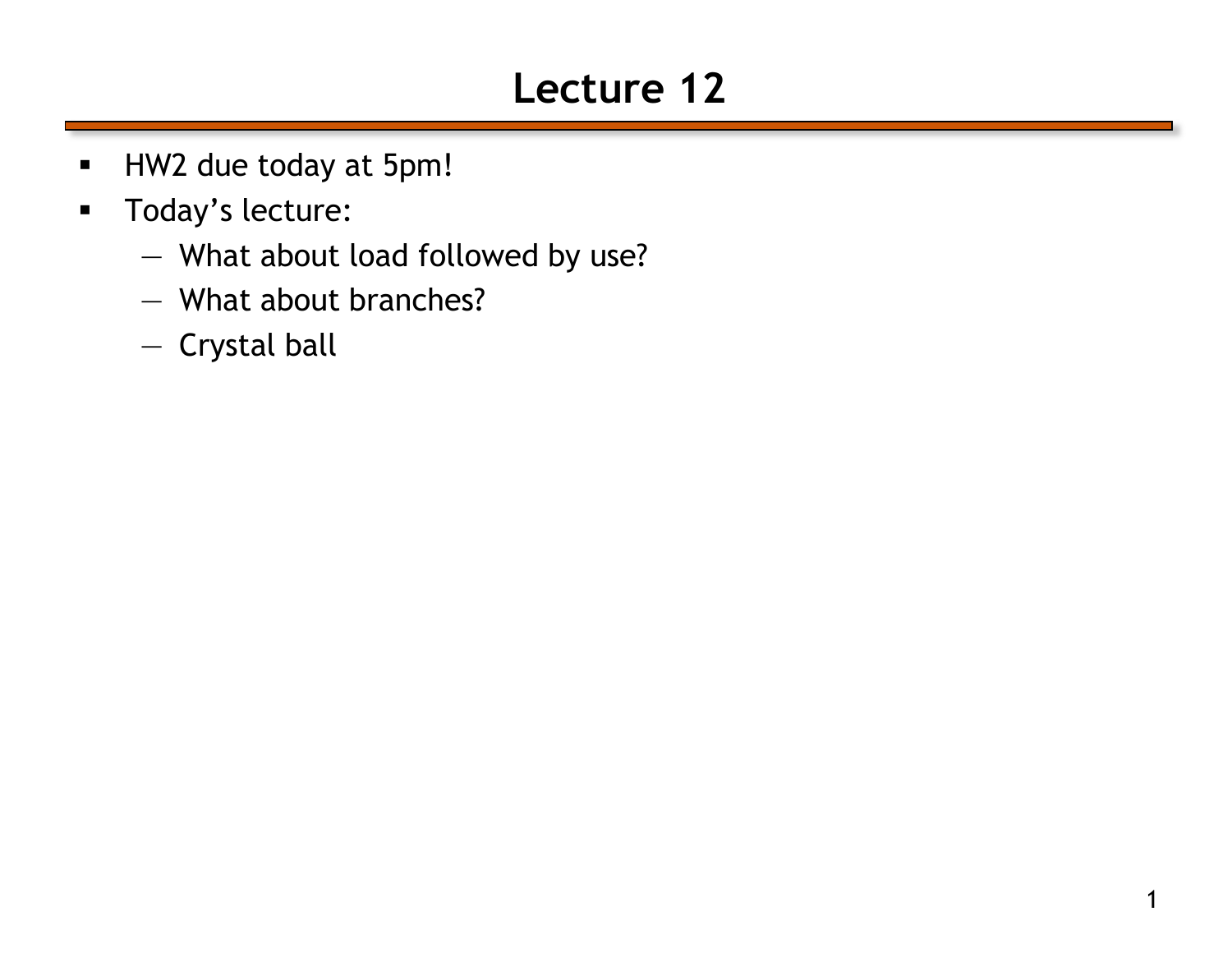# **Stalls and flushes**

- So far, we have discussed data hazards that can occur in pipelined CPUs if some instructions depend upon others that are still executing.
	- Many hazards can be resolved by forwarding data from the pipeline registers, instead of waiting for the writeback stage.
	- The pipeline continues running at full speed, with one instruction beginning on every clock cycle.
- **Now, we'll see some real limitations of pipelining.** 
	- Forwarding may not work for data hazards from load instructions.
	- Branches affect the instruction fetch for the next clock cycle.
- In both of these cases we may need to slow down, or stall, the pipeline.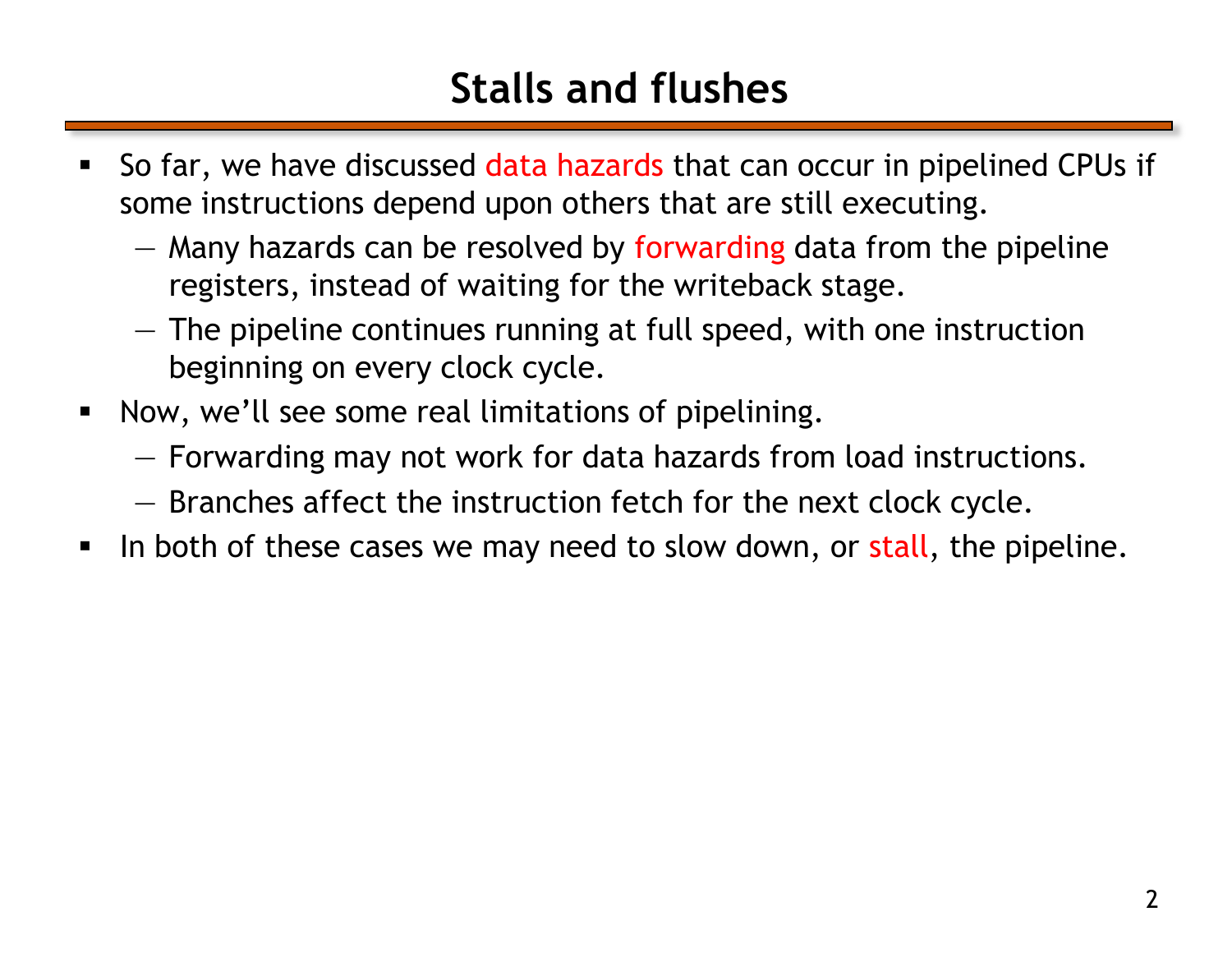#### **Data hazard review**

- A data hazard arises if one instruction needs data that isn't ready yet.
	- Below, the AND and OR both need to read register \$2.
	- But \$2 isn't updated by SUB until the fifth clock cycle.
- **Dependency arrows that point backwards indicate hazards.**

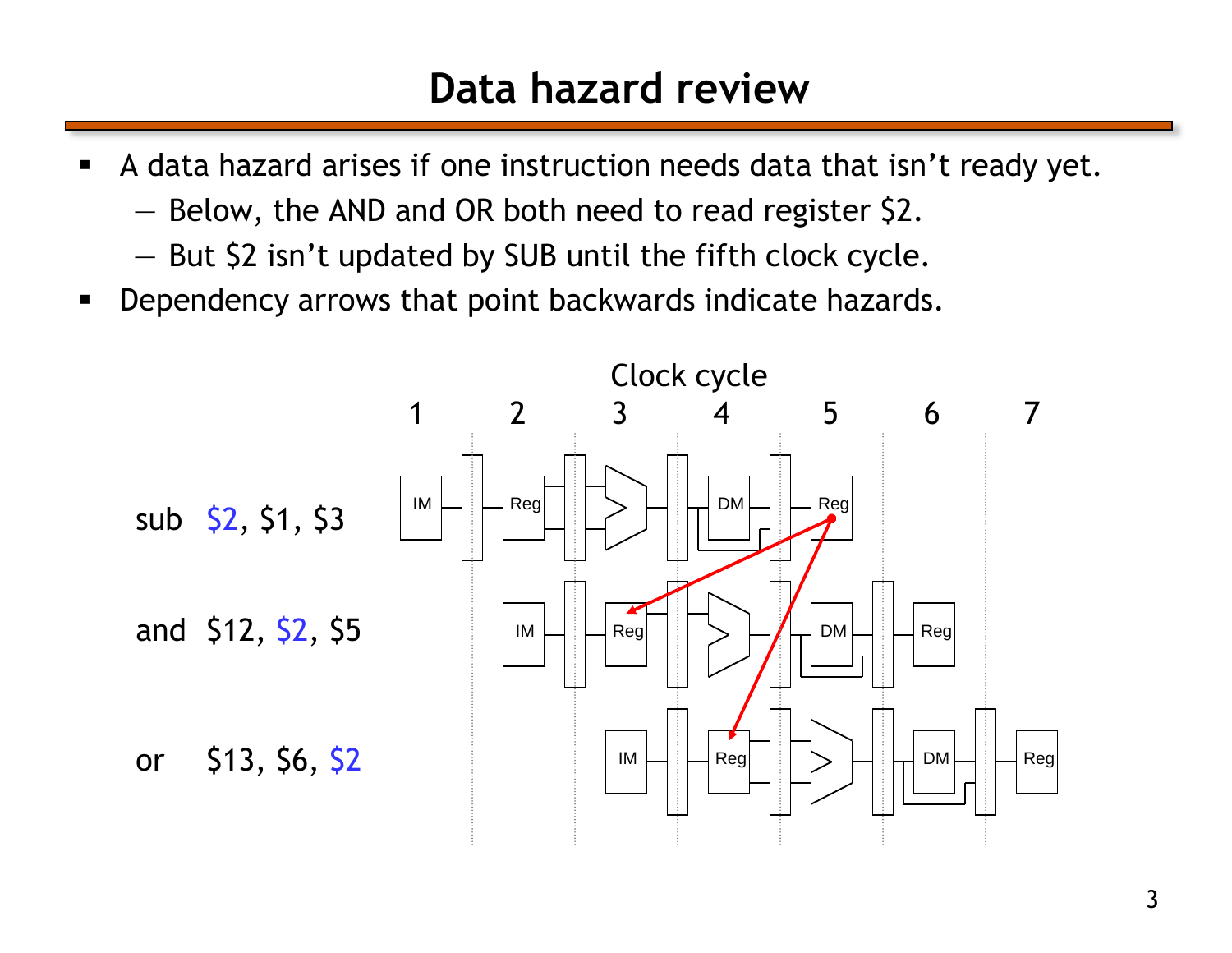# **Forwarding**

- The desired value (\$1 \$3) has actually already been computed—it just hasn't been written to the registers yet.
- **Forwarding allows other instructions to read ALU results directly from the** pipeline registers, without going through the register file.

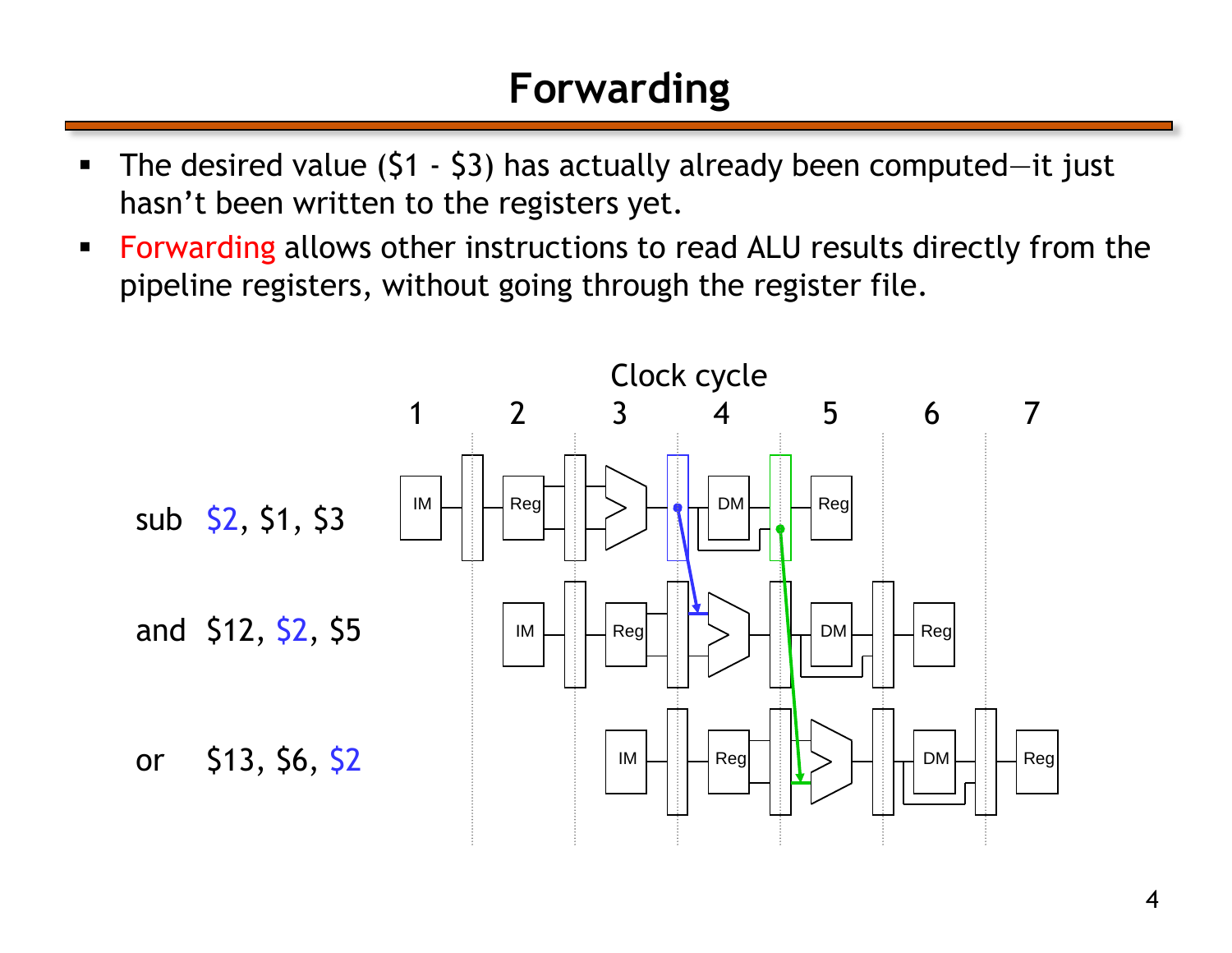#### **What about loads?**

- Imagine if the first instruction in the example was LW instead of SUB.
	- How does this change the data hazard?

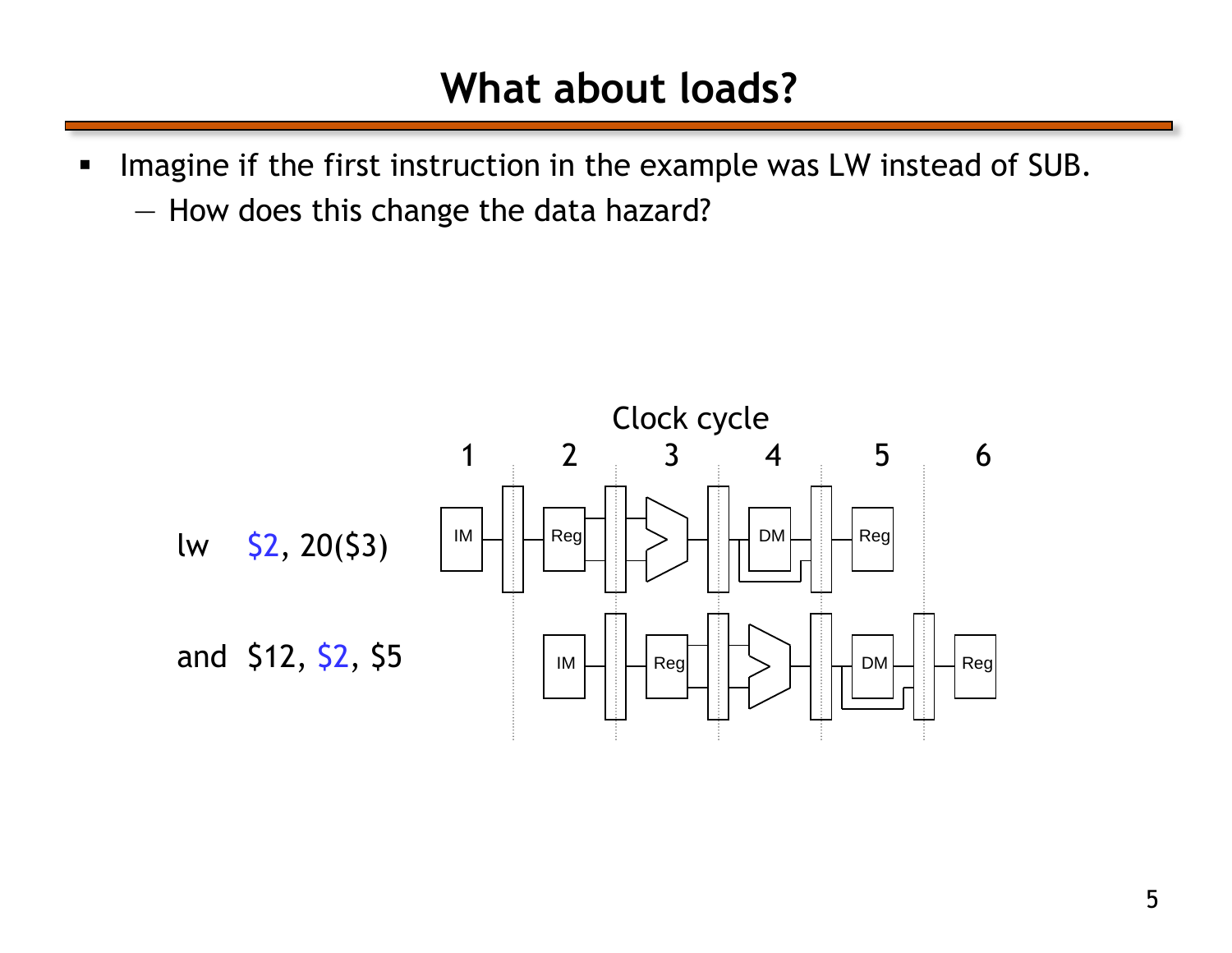# **Stalling**

- The easiest solution is to stall the pipeline.
- We could delay the AND instruction by introducing a one-cycle delay into the pipeline, sometimes called a bubble.



 Notice that we're still using forwarding in cycle 5, to get data from the MEM/WB pipeline register to the ALU.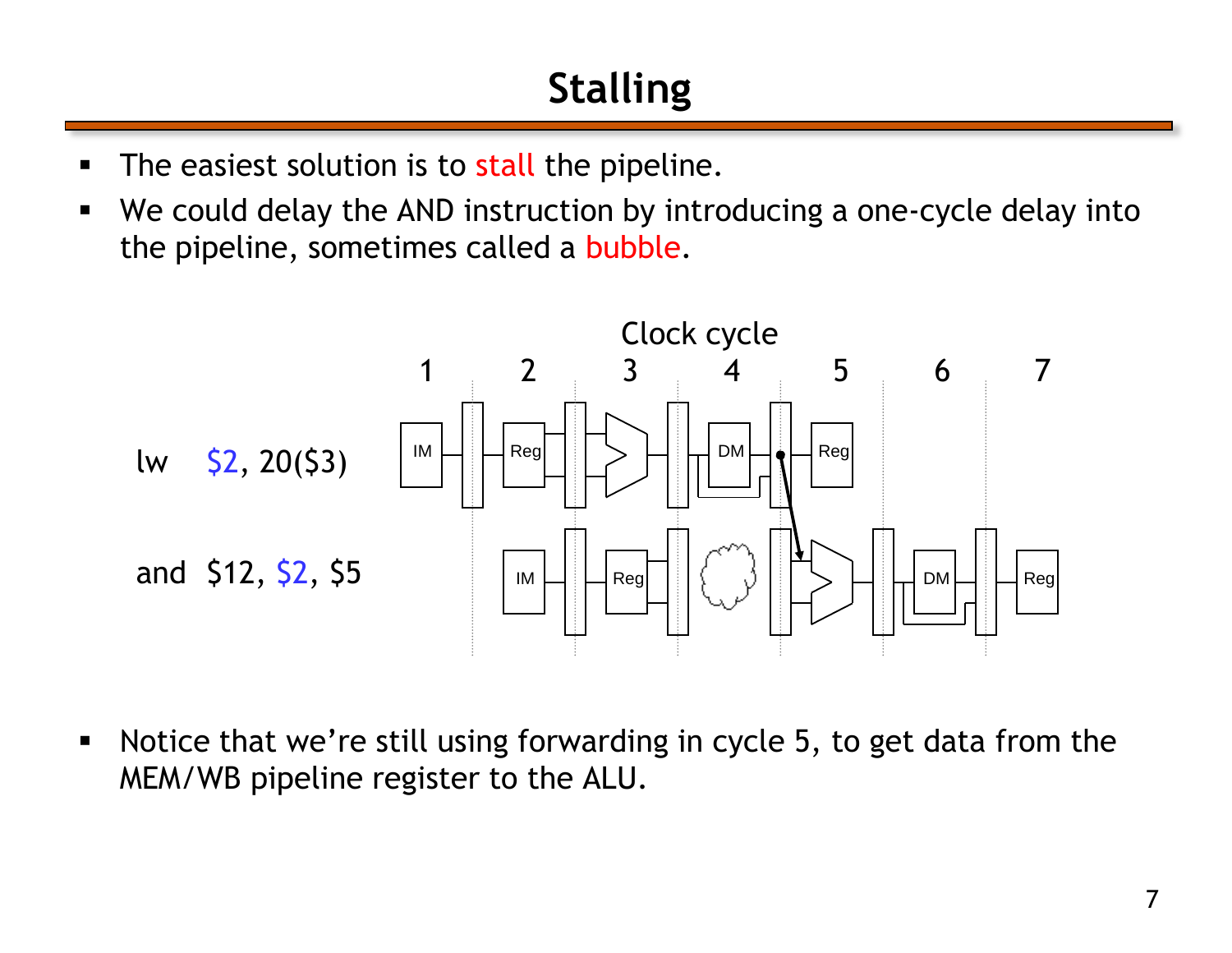# **Stalling and forwarding**

 Without forwarding, we'd have to stall for *two* cycles to wait for the LW instruction's writeback stage.



■ In general, you can always stall to avoid hazards—but dependencies are very common in real code, and stalling often can reduce performance by a significant amount.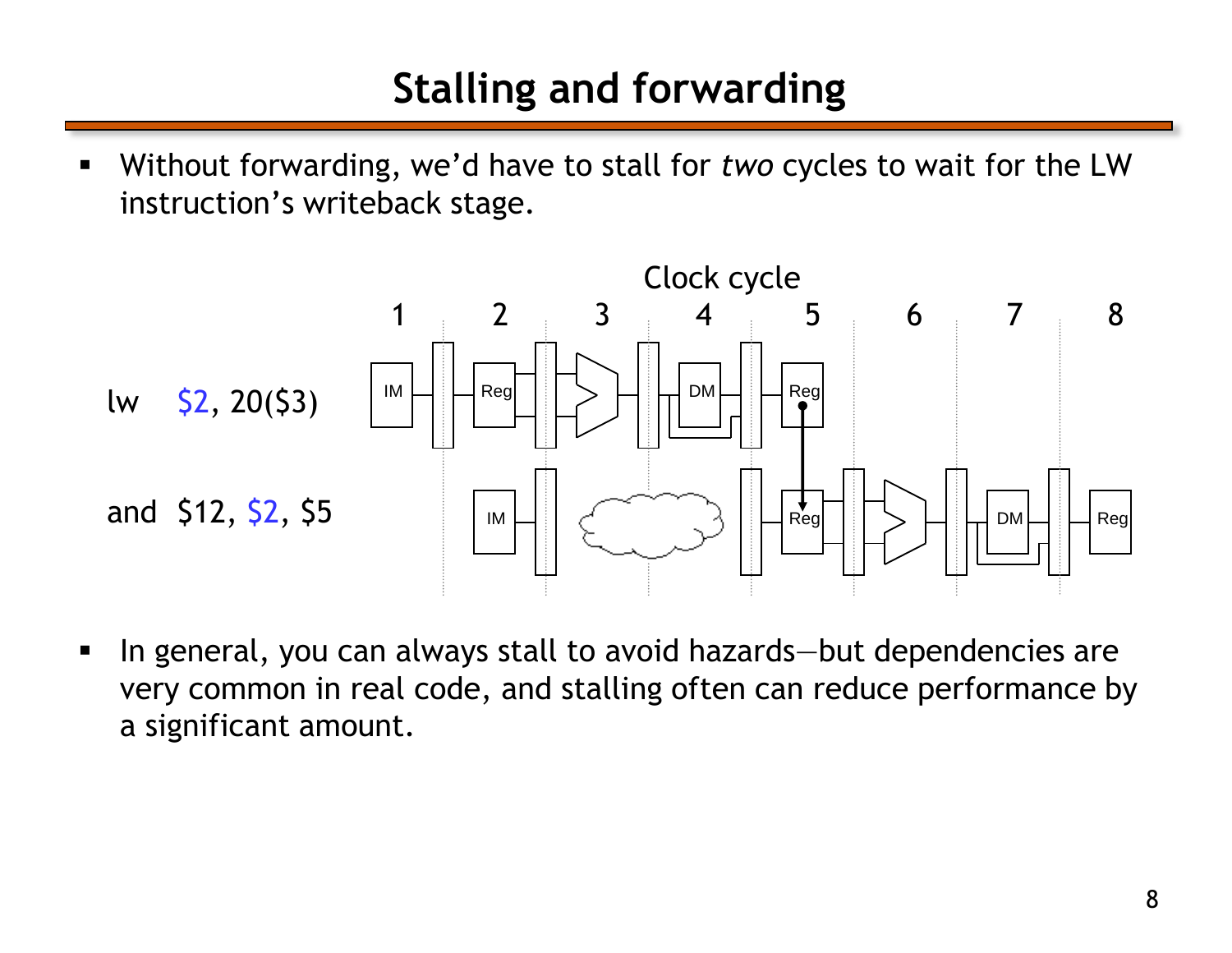### **Stalling delays the entire pipeline**

If we delay the second instruction, we'll have to delay the third one too. — Why?

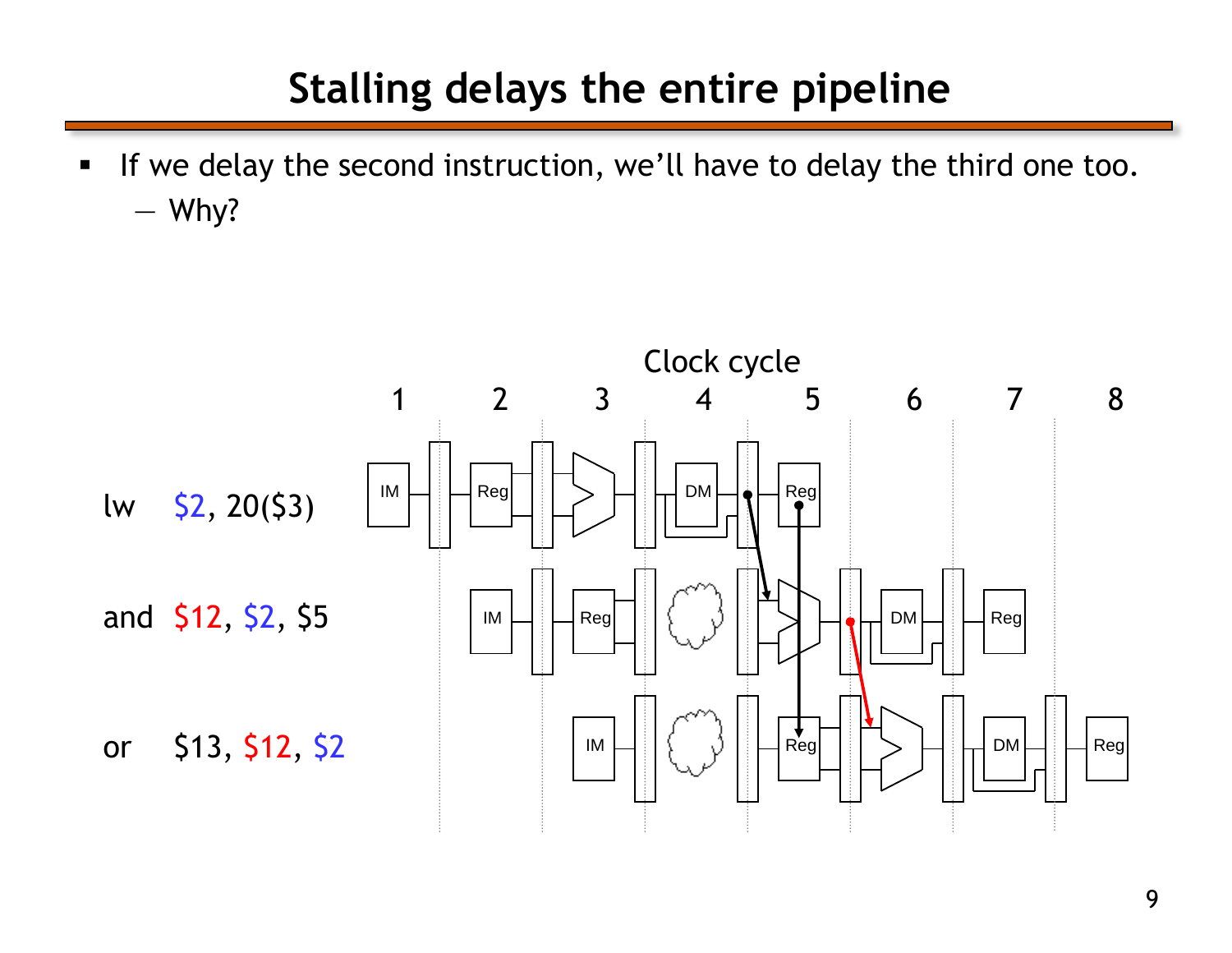# **Stalling delays the entire pipeline**

- If we delay the second instruction, we'll have to delay the third one too.
	- This is necessary to make forwarding work between AND and OR.
	- It also prevents problems such as two instructions trying to write to the same register in the same cycle.

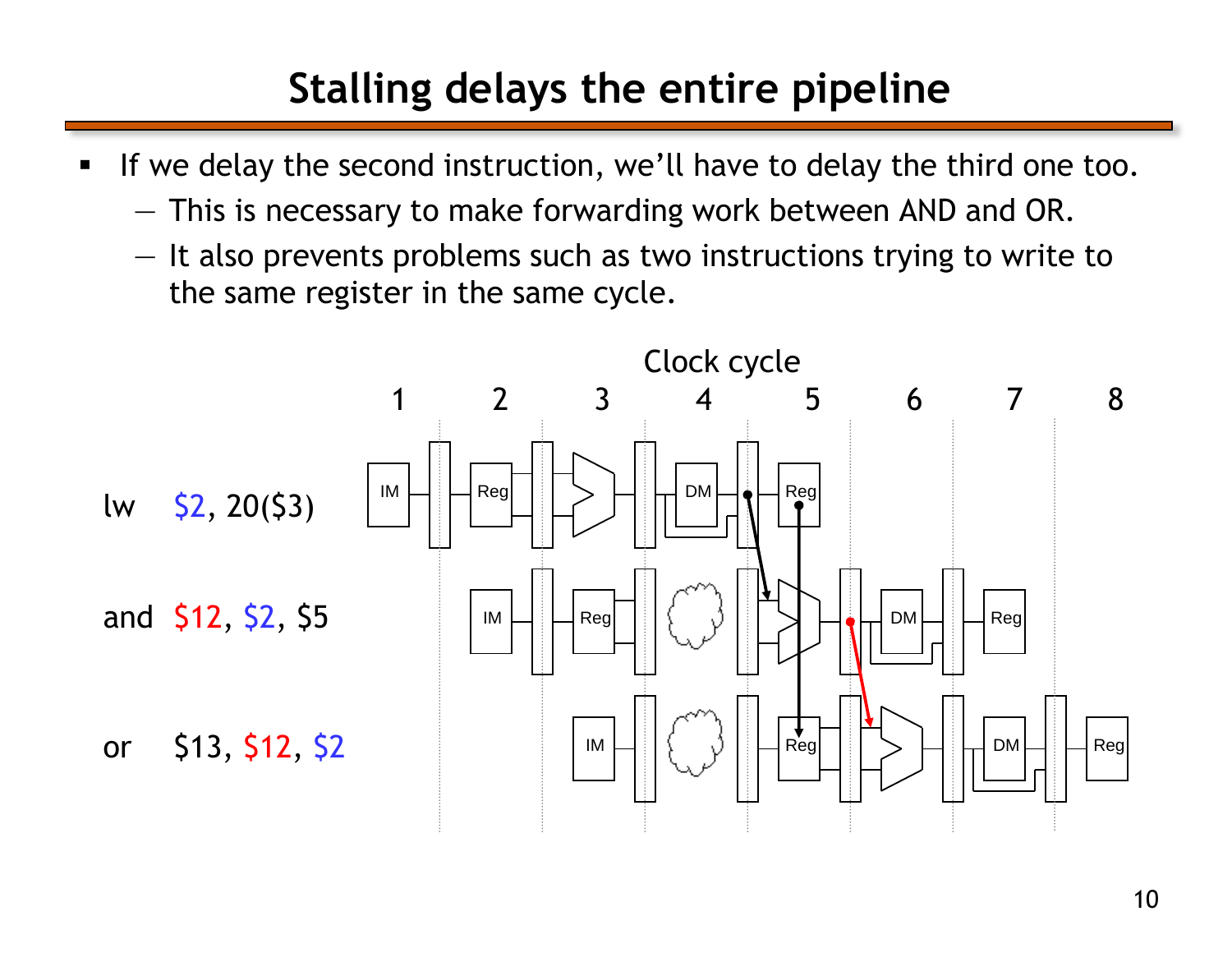# **What about EXE, MEM, WB**

 But what about the ALU during cycle 4, the data memory in cycle 5, and the register file write in cycle 6?



**Those units aren't used in those cycles because of the stall, so we can set** the EX, MEM and WB control signals to all 0s.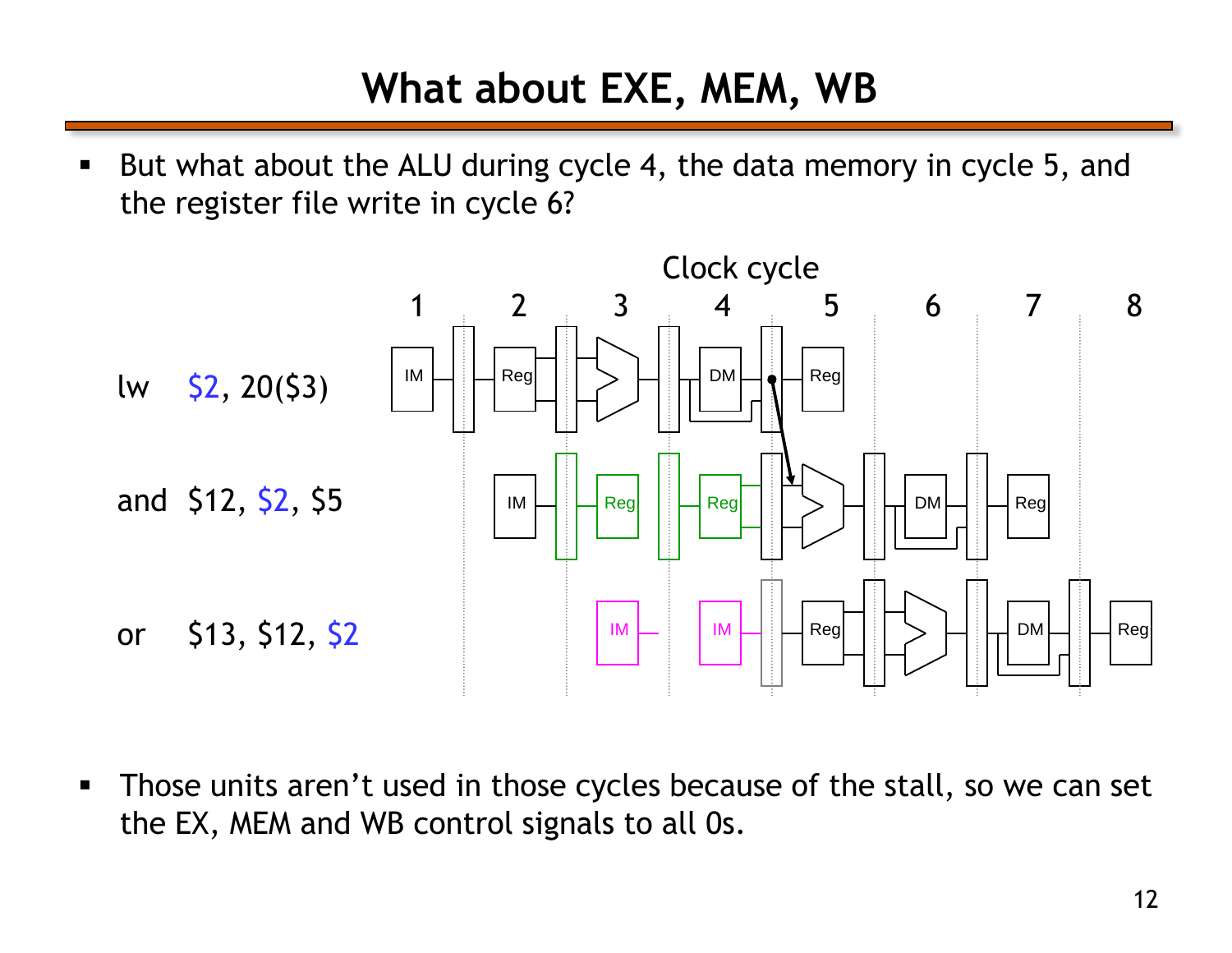### **Stall = Nop conversion**



The effect of a load stall is to insert an empty or nop instruction into the pipeline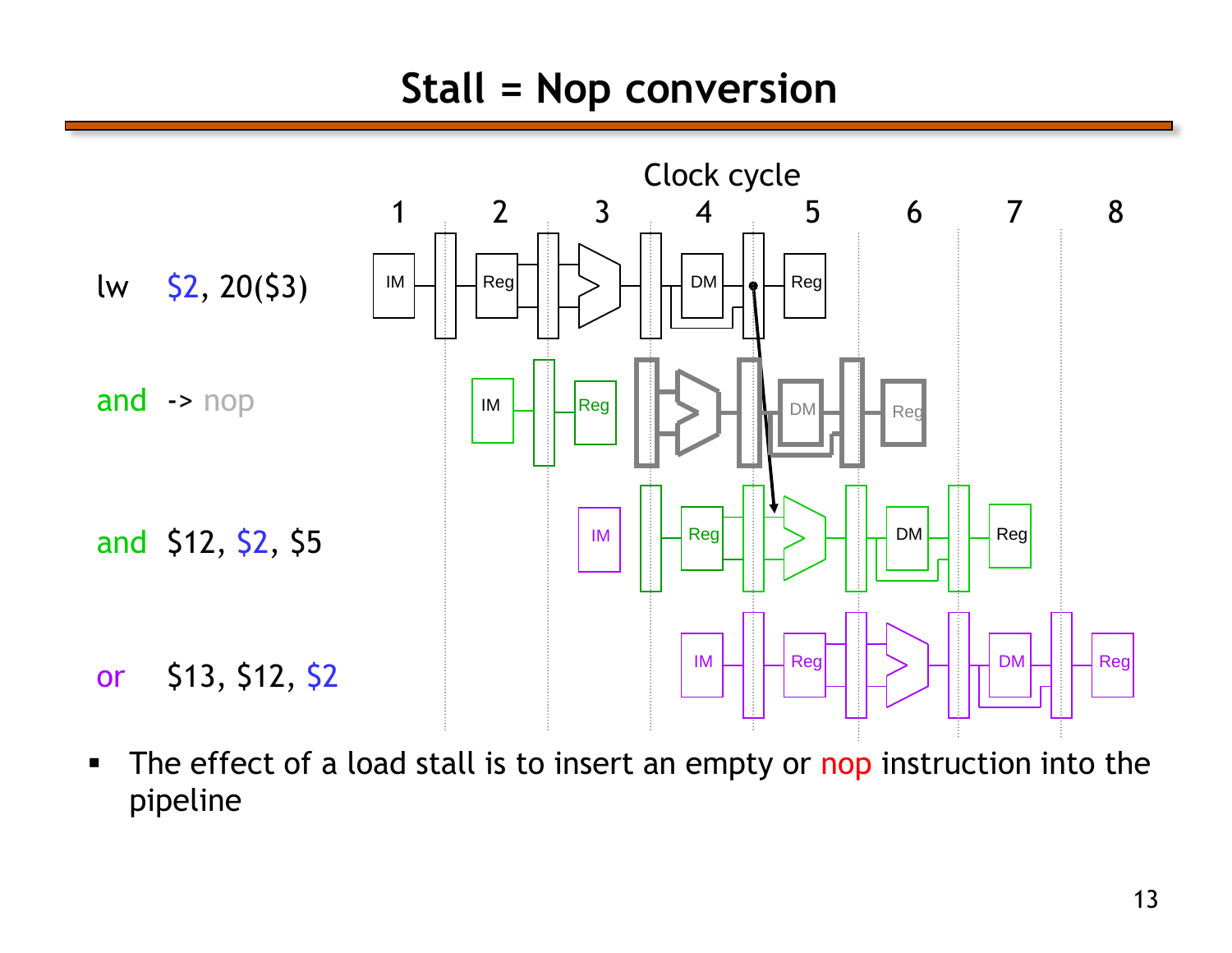### **Detecting stalls**

**Detecting stall is much like detecting data hazards.** 

**Recall the format of hazard detection equations:** 

if  $(EX/MEM.RegWrite = 1$ and EX/MEM.RegisterRd = ID/EX.RegisterRs) then Bypass Rs from EX/MEM stage latch

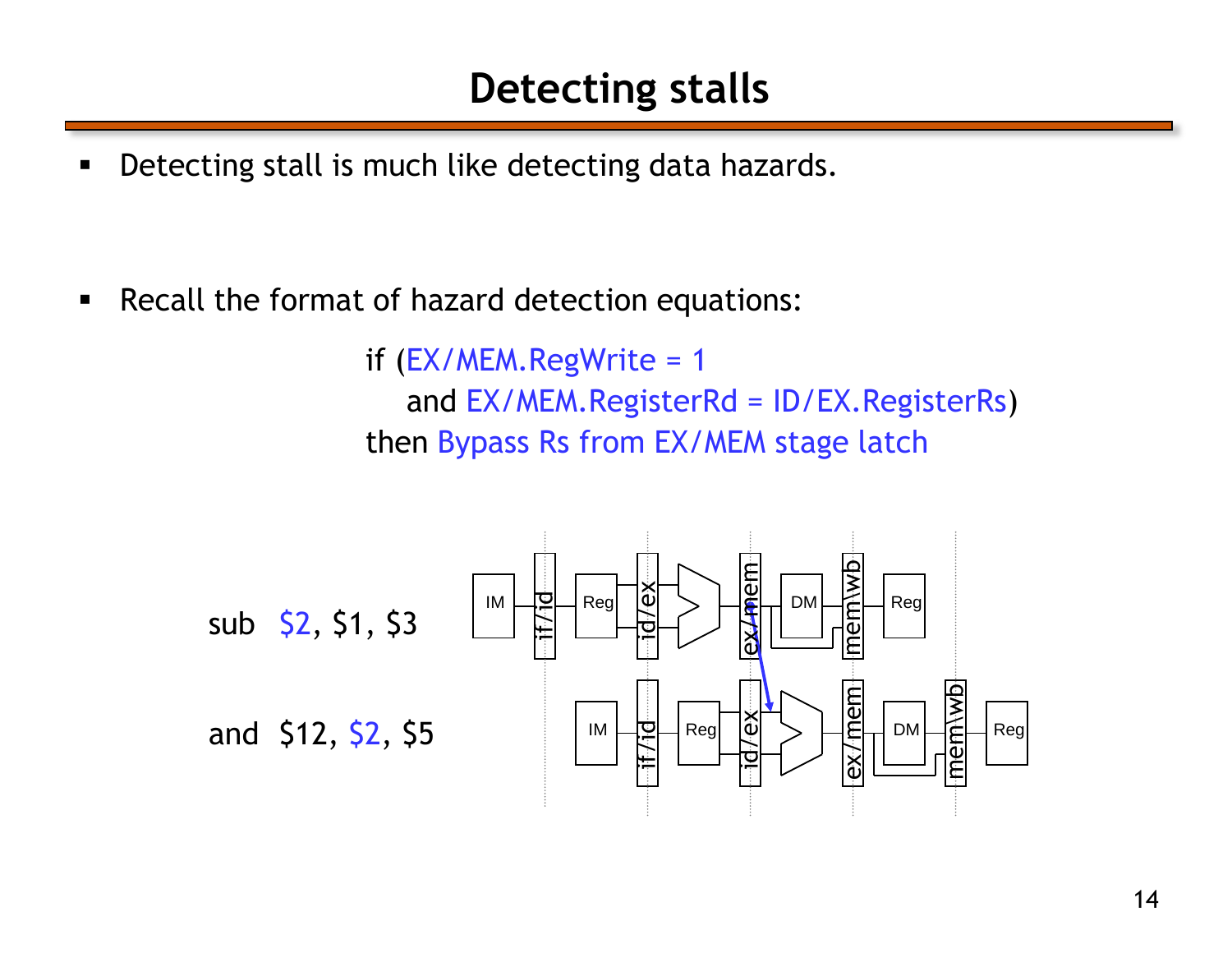**When should stalls** be detected?



**What is the stall condition?** 

if (

then stall

)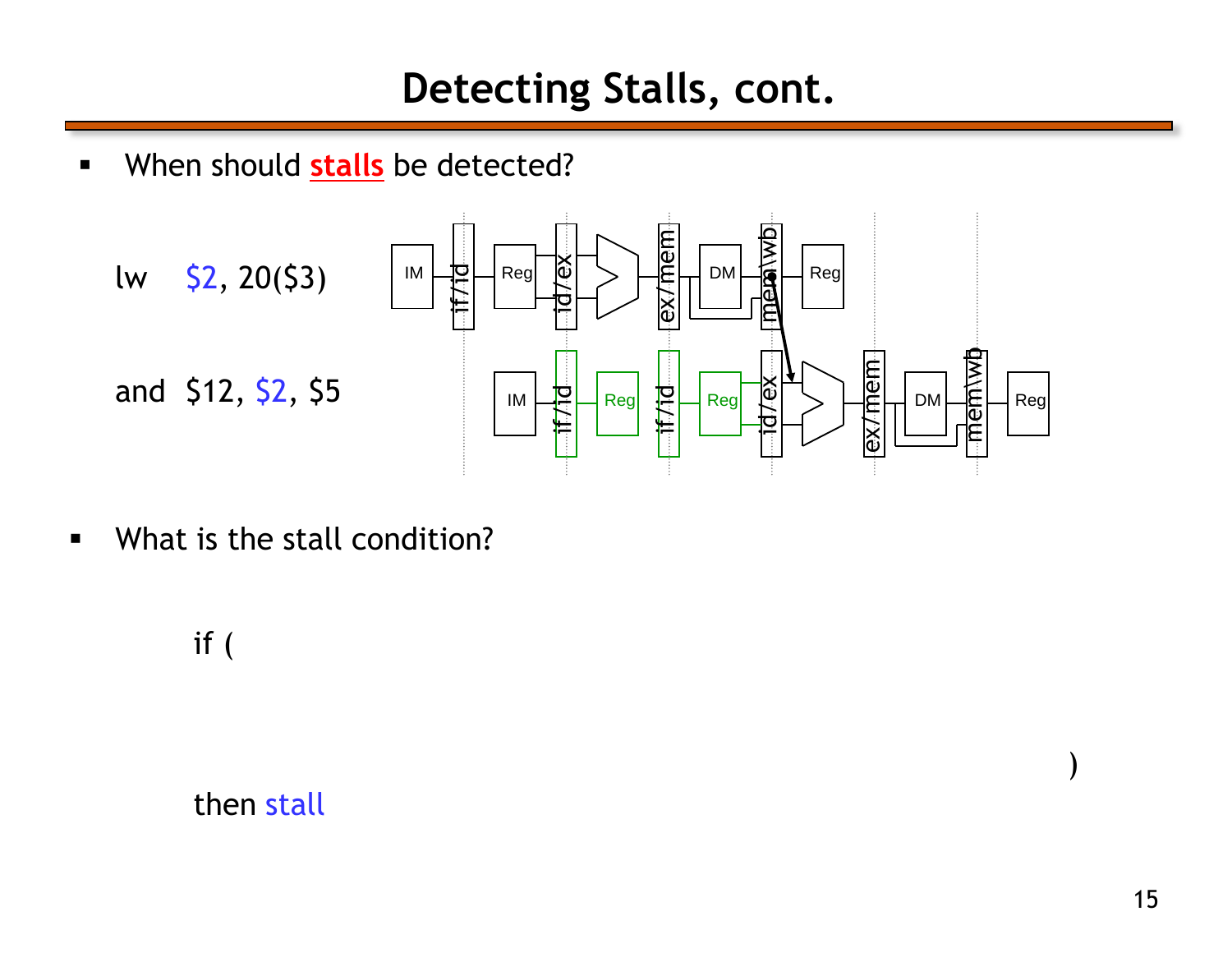### **Adding hazard detection to the CPU**

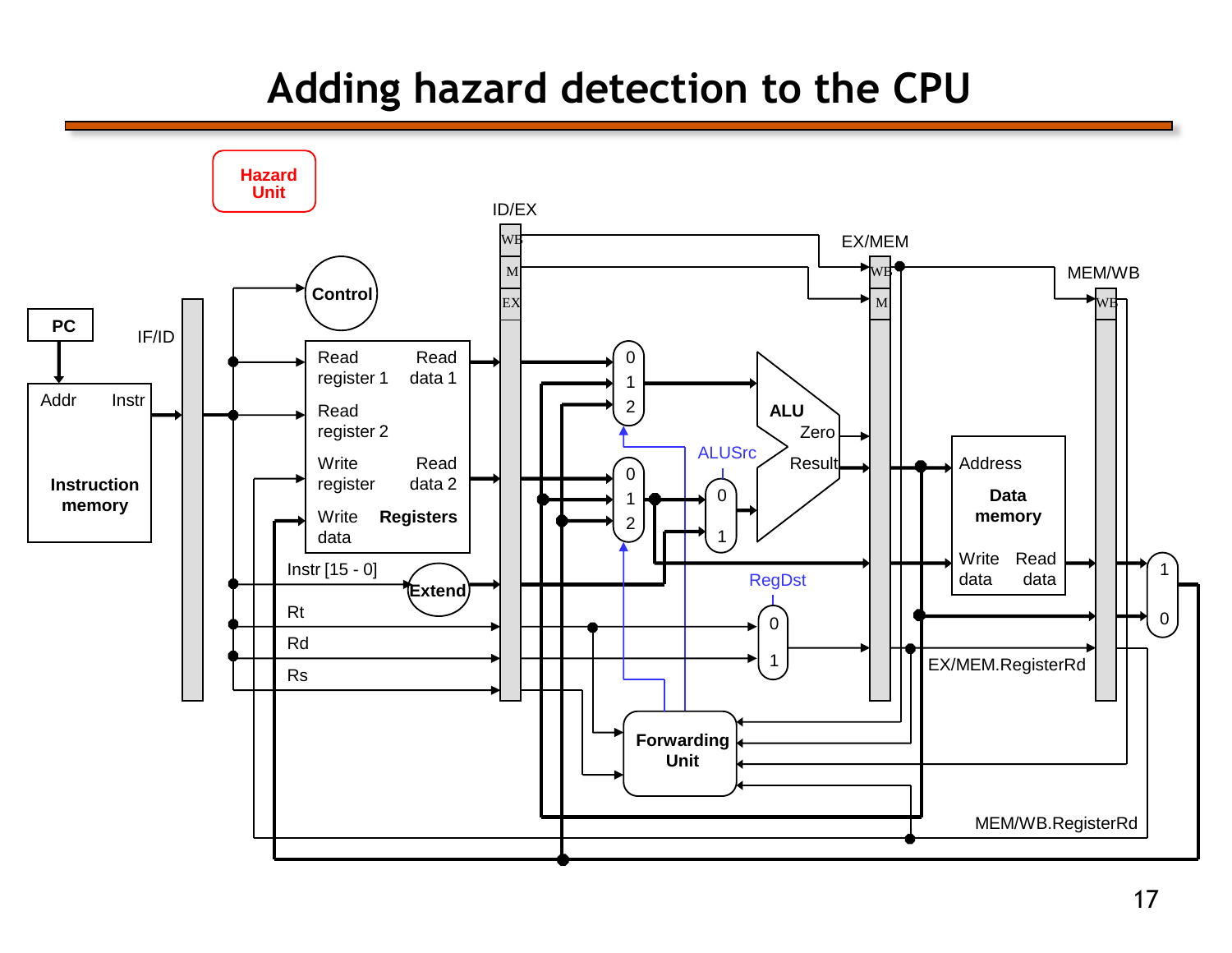# **Generalizing Forwarding/Stalling**

 What if data memory access was so slow, we wanted to pipeline it over 2 cycles?



- How many bypass inputs would the muxes in EXE have?
- Which instructions in the following require stalling and/or bypassing?

| <u>lw</u> | r13, 0(r11)  |  |  |  |  |
|-----------|--------------|--|--|--|--|
| add       | r7, r8, r9   |  |  |  |  |
| add       | r15, r7, r13 |  |  |  |  |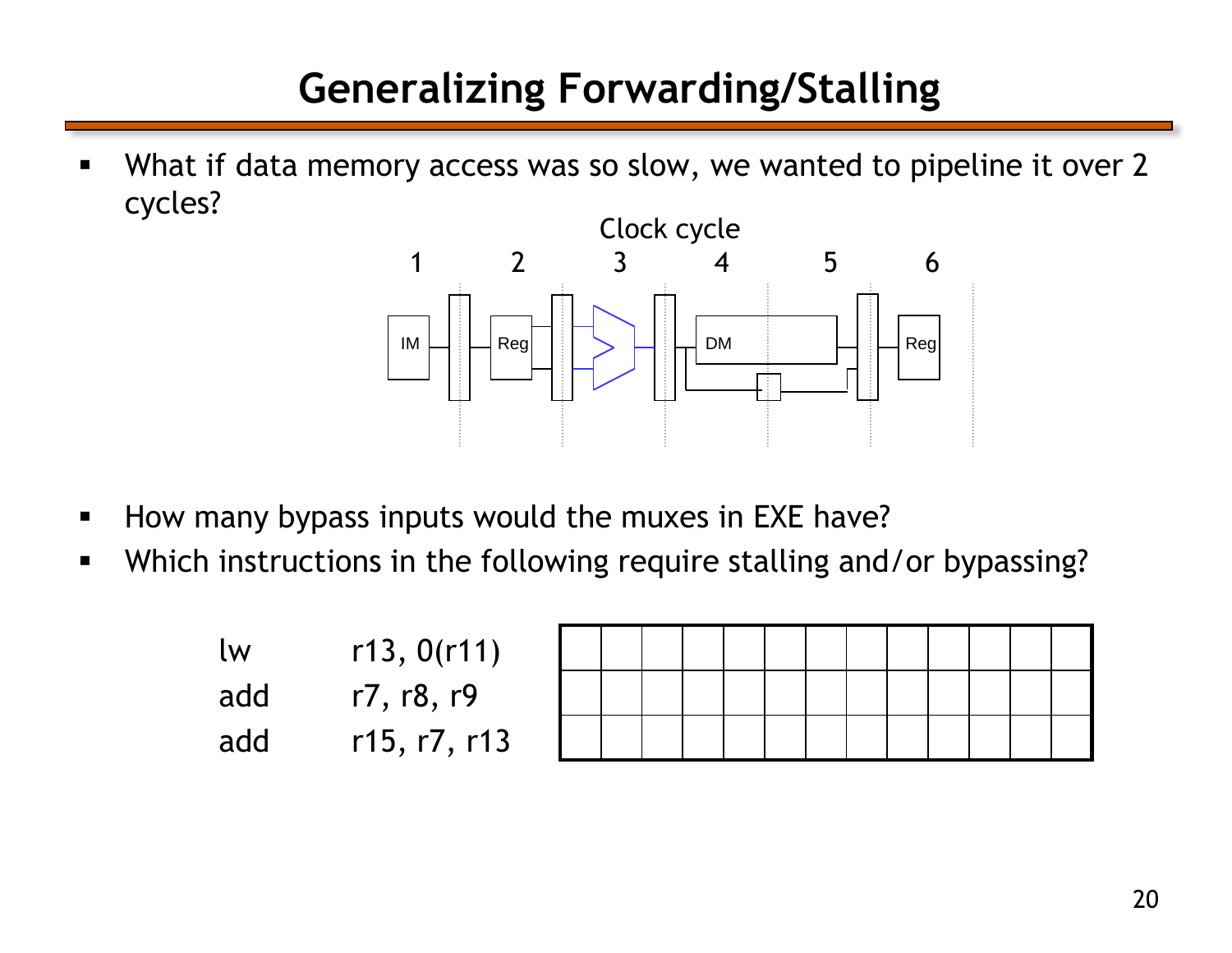### **Branches in the original pipelined datapath**

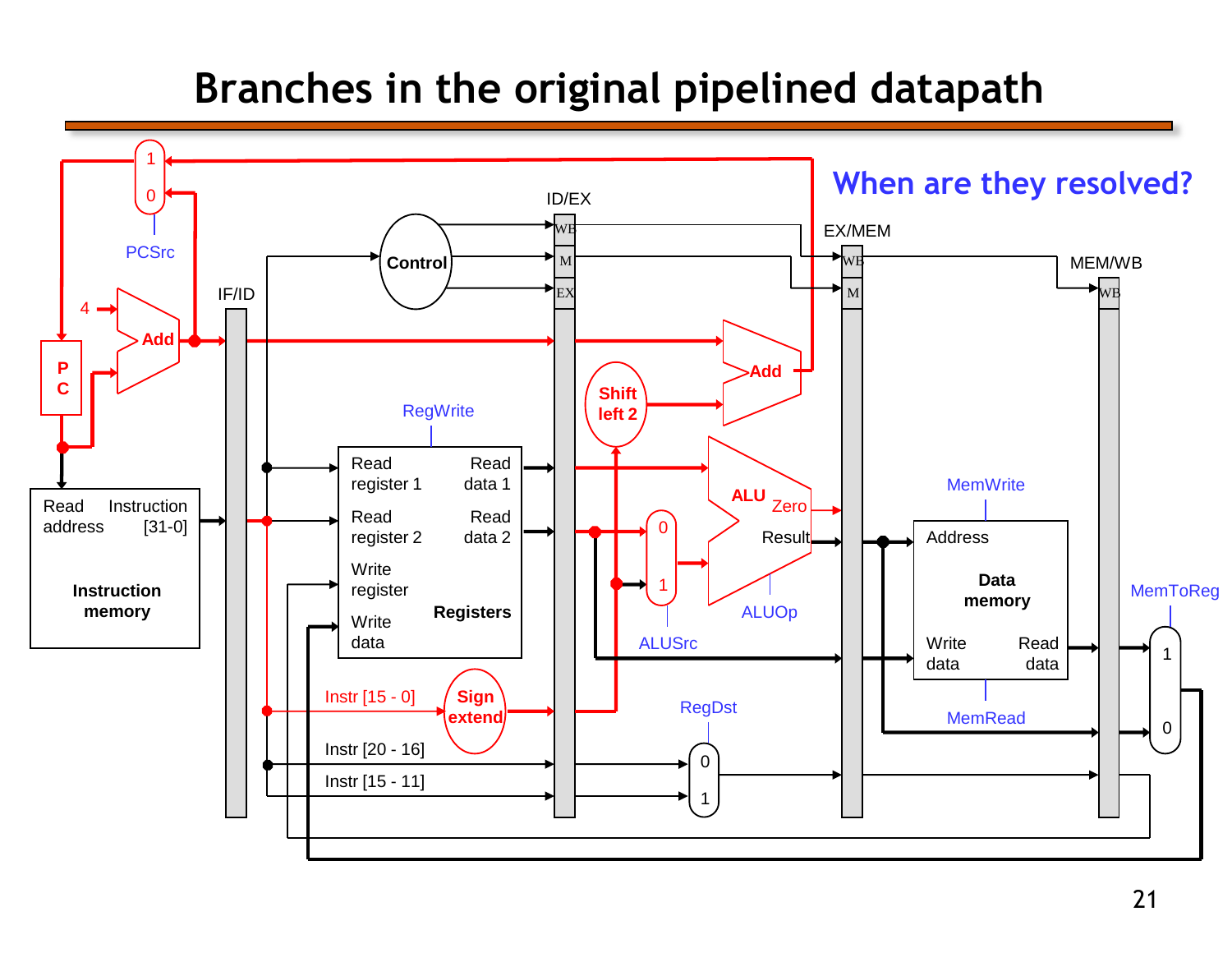# **Branches**

- **Most of the work for a branch computation is done in the EX stage.** 
	- The branch target address is computed.
	- The source registers are compared by the ALU, and the Zero flag is set or cleared accordingly.
- Thus, the branch decision cannot be made until the end of the EX stage.
	- But we need to know which instruction to fetch next, in order to keep the pipeline running!
	- This leads to what's called a control hazard.

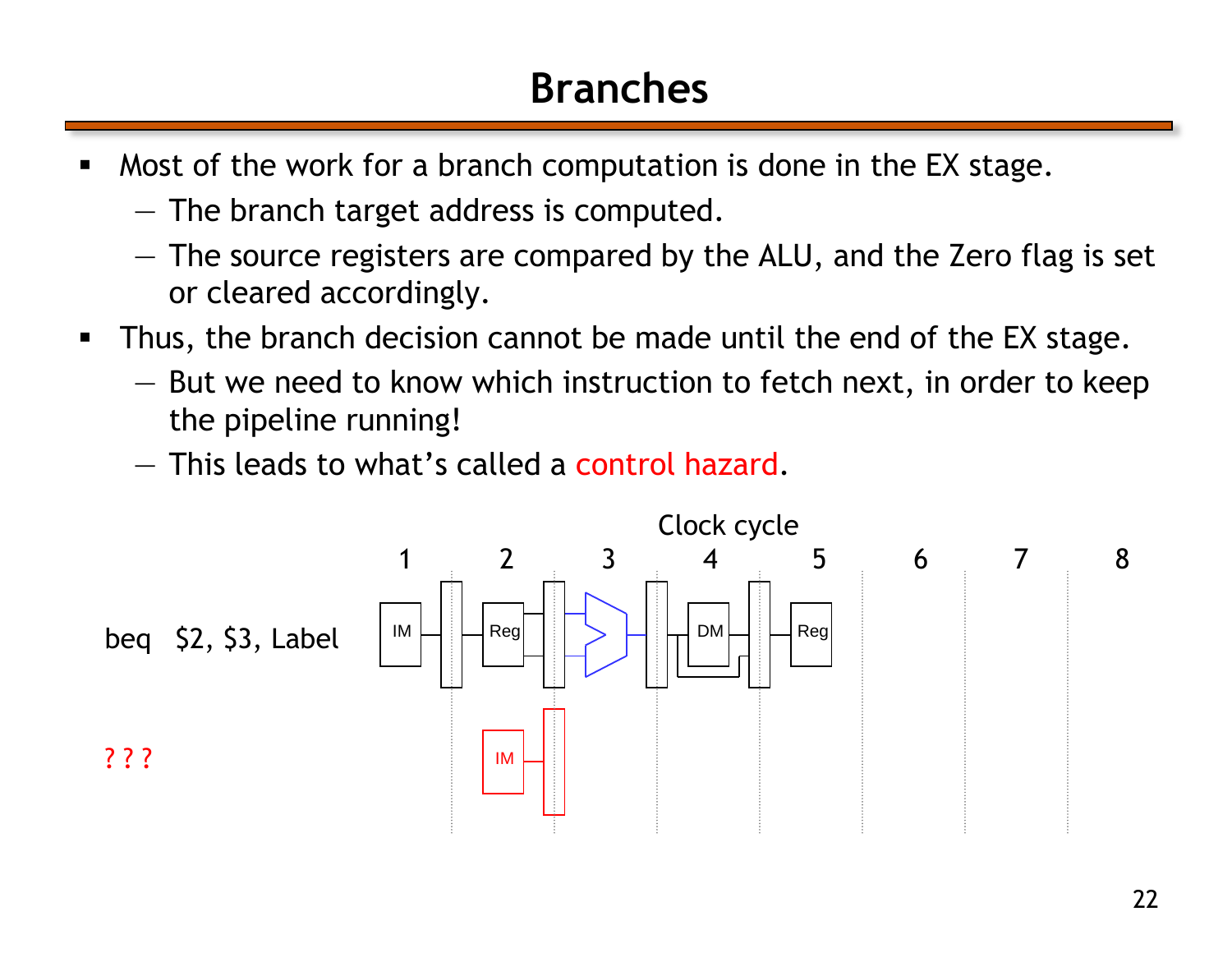**Again, stalling is always one possible solution.** 



Here we just stall until cycle 4, after we do make the branch decision.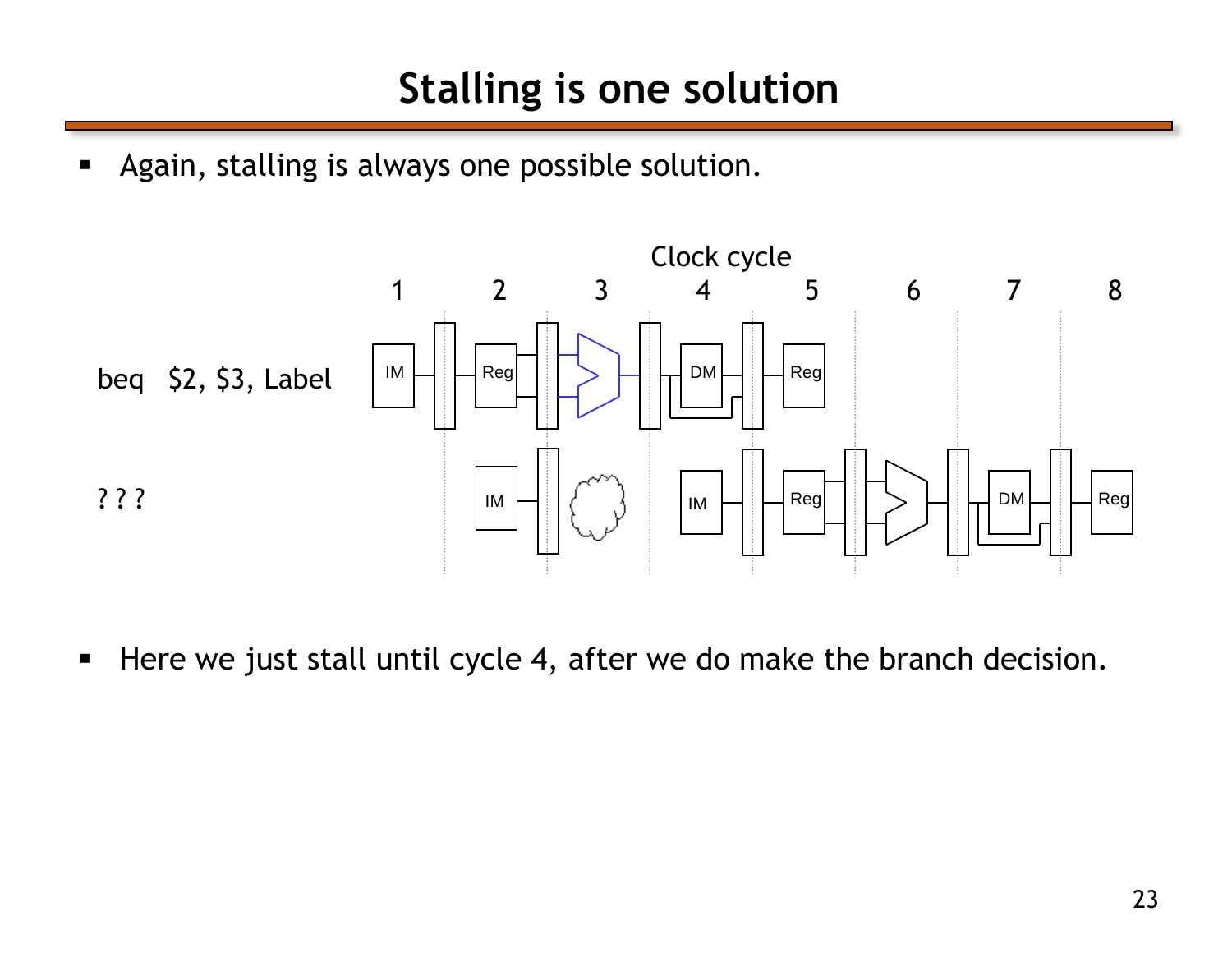# **Branch prediction**

- Another approach is to *guess* whether or not the branch is taken.
	- In terms of hardware, it's easier to assume the branch is *not* taken.
	- This way we just increment the PC and continue execution, as for normal instructions.
- If we're correct, then there is no problem and the pipeline keeps going at full speed.

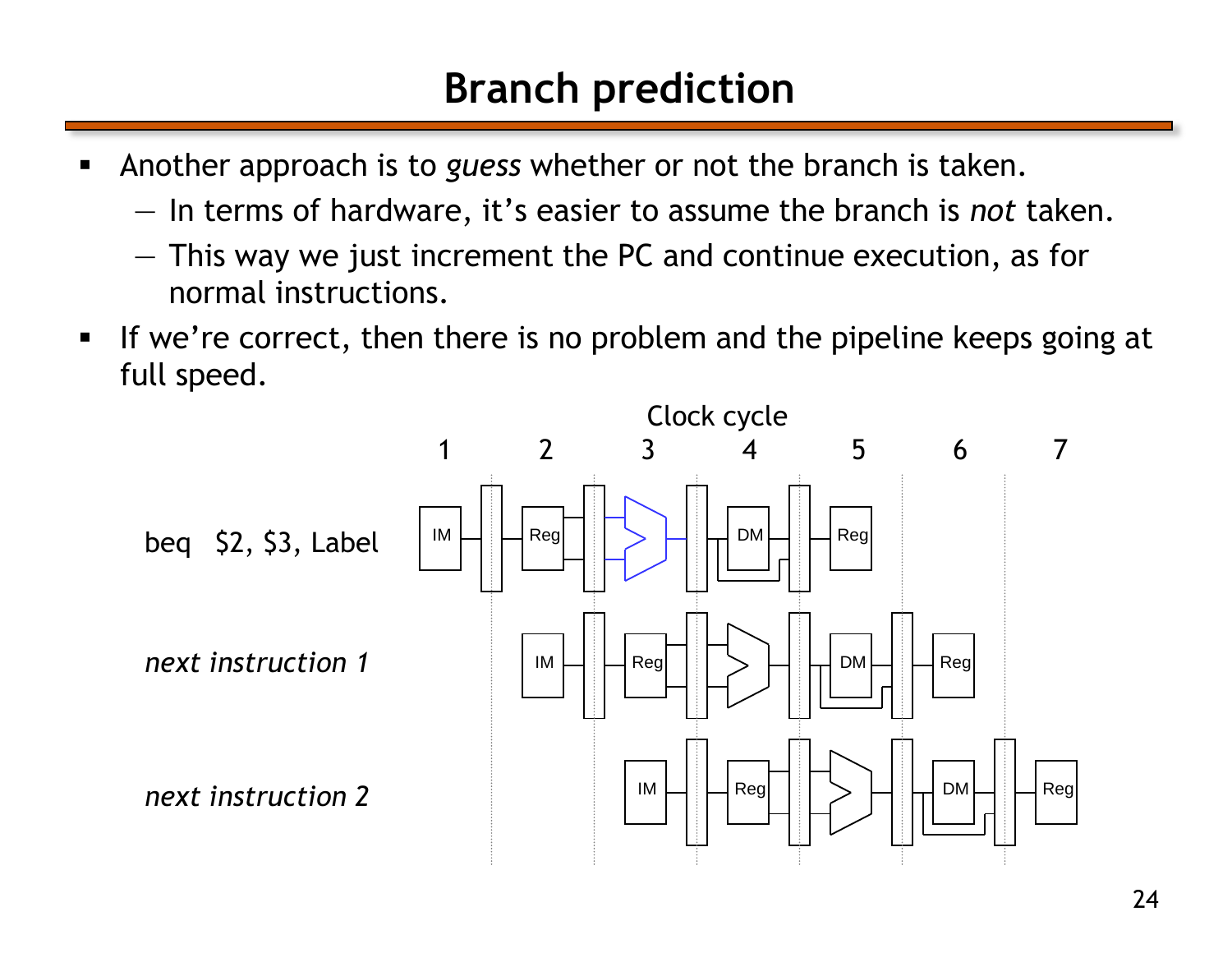# **Branch misprediction**

If our guess is wrong, then we would have already started executing two instructions incorrectly. We'll have to discard, or flush, those instructions and begin executing the right ones from the branch target address, Label.

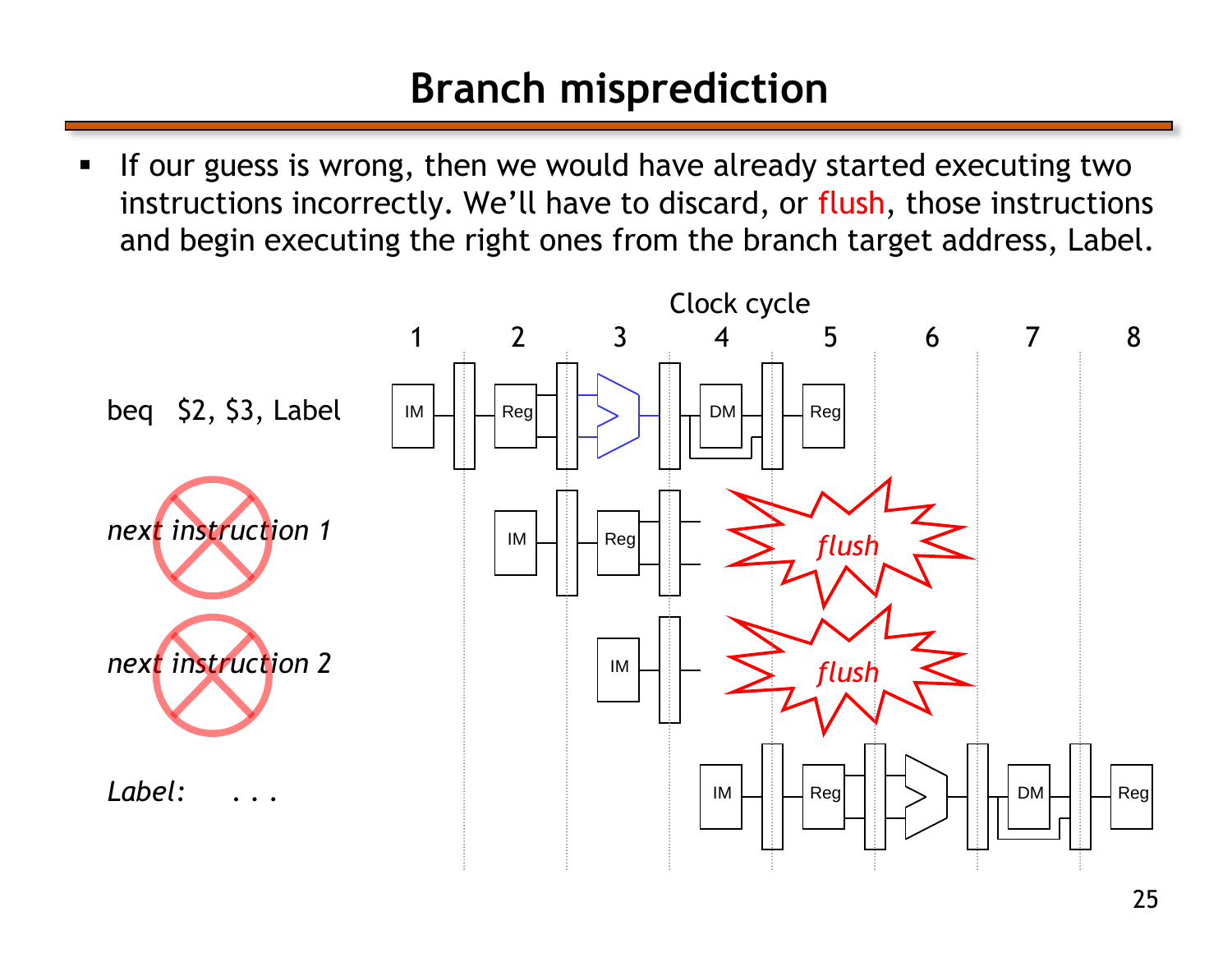# **Performance gains and losses**

- Overall, branch prediction is worth it.
	- Mispredicting a branch means that two clock cycles are wasted.
	- But if our predictions are even just occasionally correct, then this is preferable to stalling and wasting two cycles for *every* branch.
- All modern CPUs use branch prediction.
	- Accurate predictions are important for optimal performance.
	- Most CPUs predict branches dynamically—statistics are kept at runtime to determine the likelihood of a branch being taken.
- The pipeline structure also has a big impact on branch prediction.
	- A longer pipeline may require more instructions to be flushed for a misprediction, resulting in more wasted time and lower performance.
	- We must also be careful that instructions do not modify registers or memory before they get flushed.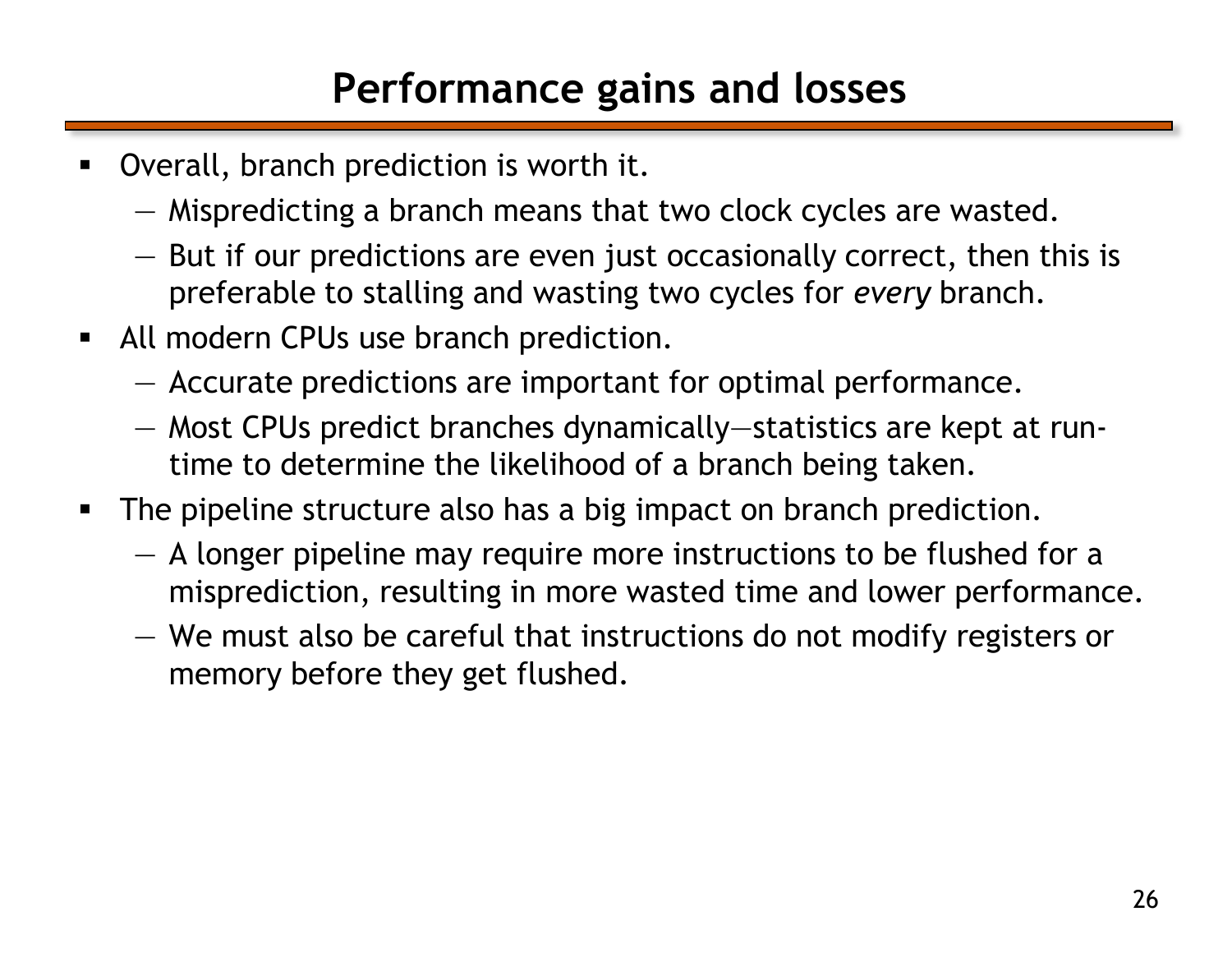### **Implementing branches**

- We can actually decide the branch a little earlier, in ID instead of EX.
	- Our sample instruction set has only a BEQ.
	- We can add a small comparison circuit to the ID stage, after the source registers are read.
- **Then we would only need to flush one instruction on a misprediction.**

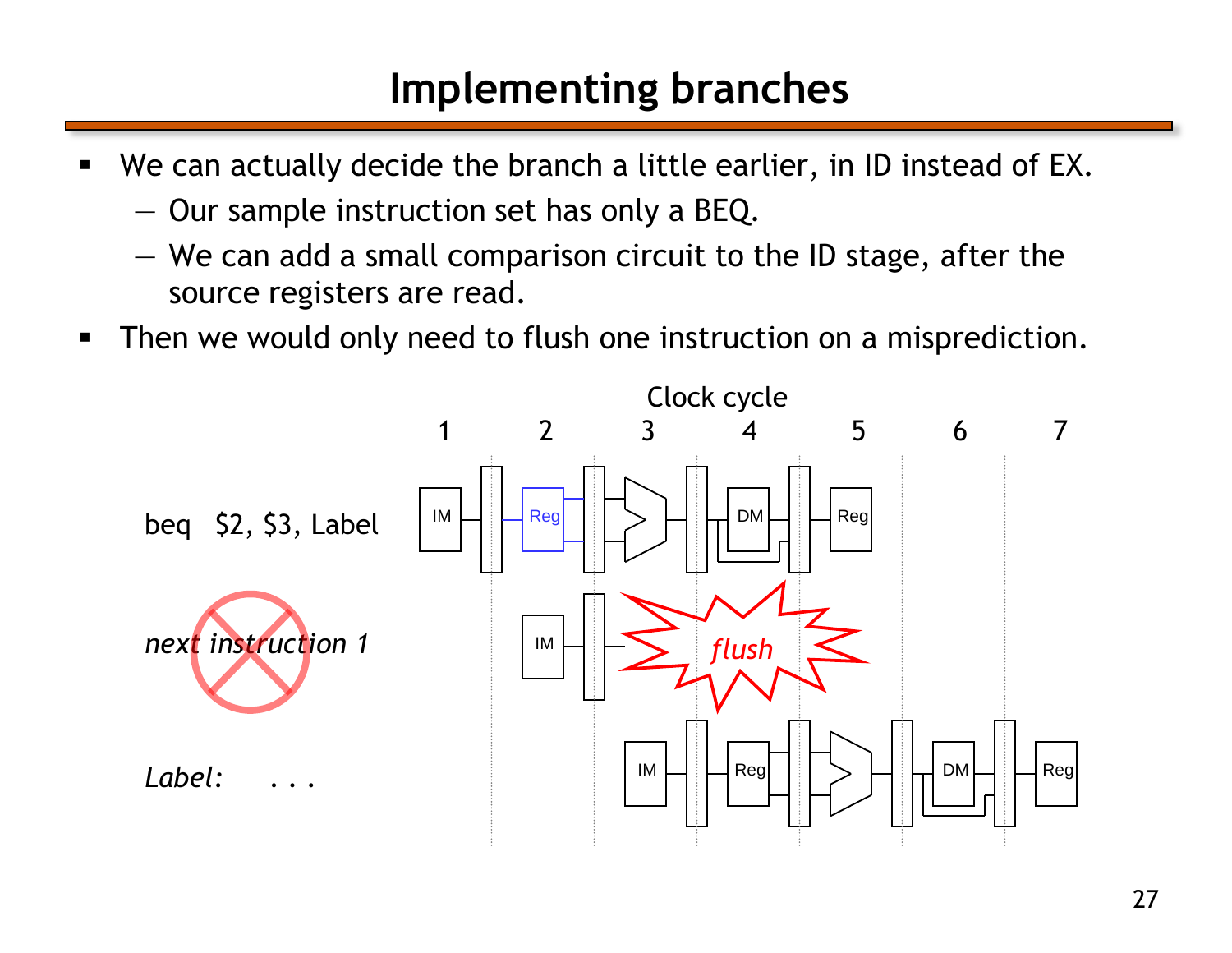# **Implementing flushes**

- We must flush one instruction (in its IF stage) if the previous instruction is BEQ and its two source registers are equal.
- We can flush an instruction from the IF stage by replacing it in the IF/ID pipeline register with a harmless nop instruction.
	- $-$  MIPS uses sll \$0, \$0, 0 as the nop instruction.
	- This happens to have a binary encoding of all 0s: 0000 .... 0000.
- Flushing introduces a bubble into the pipeline, which represents the onecycle delay in taking the branch.
- The IF. Flush control signal shown on the next page implements this idea, but no details are shown in the diagram.

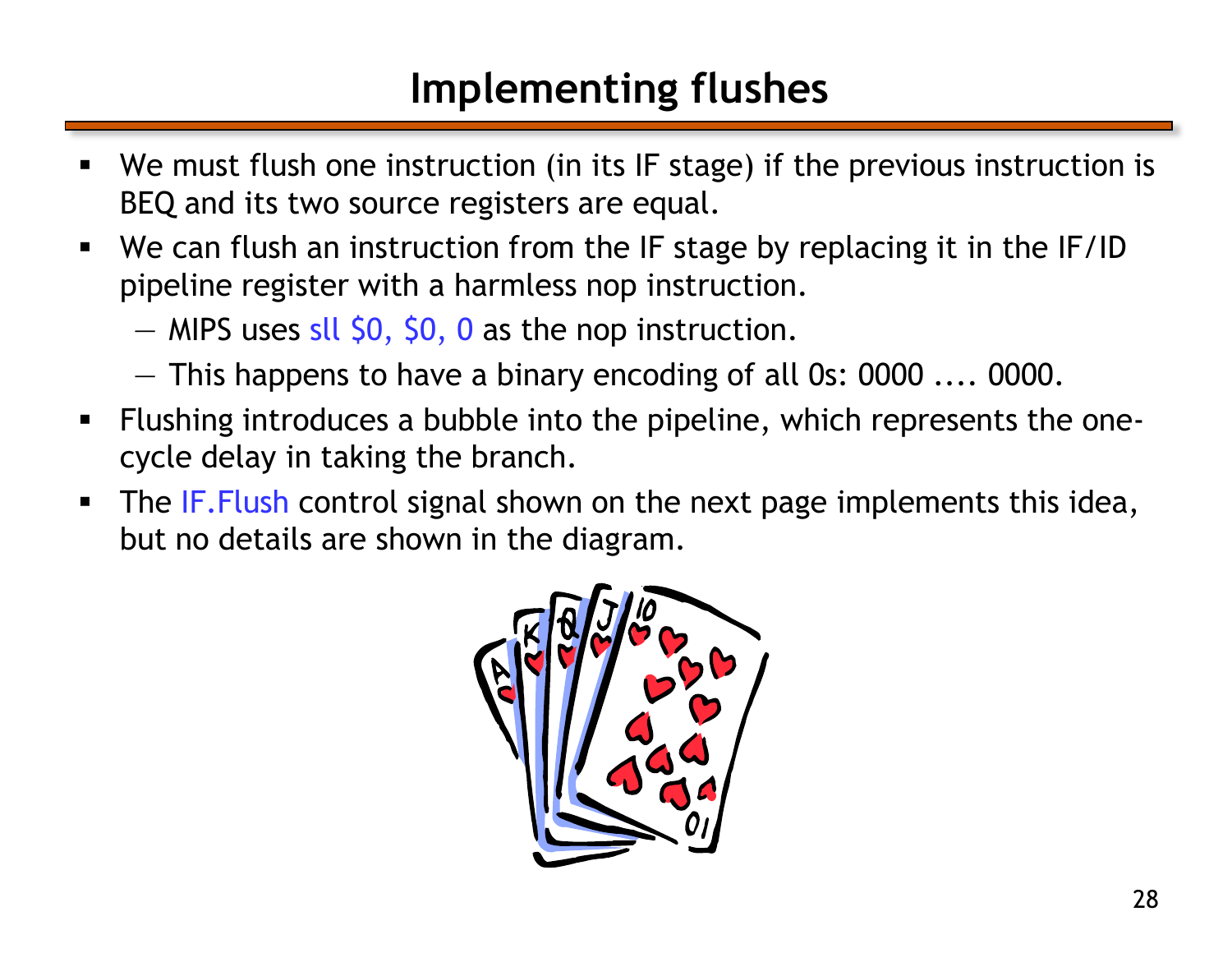# **Branching** *without* **forwarding and load stalls**

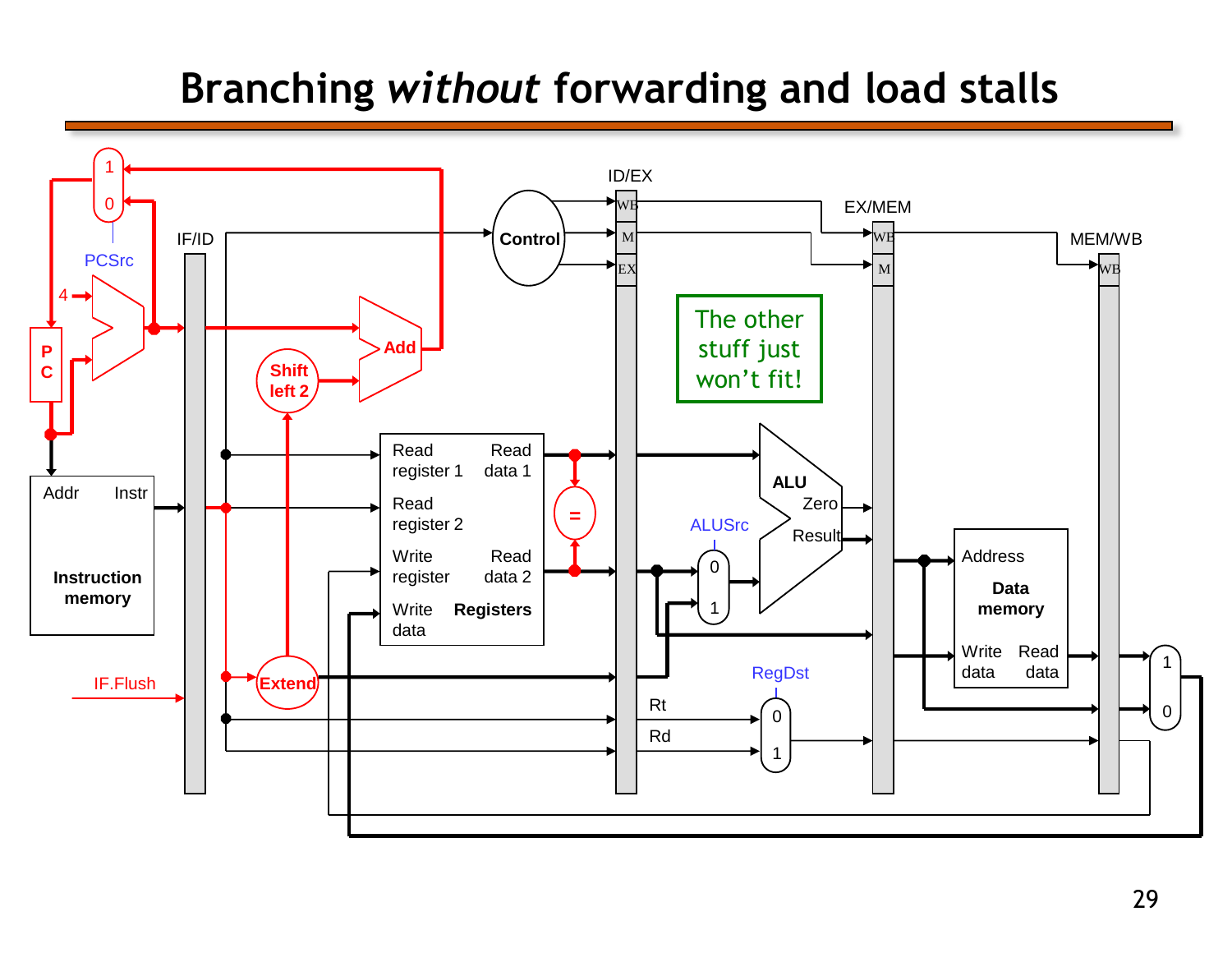### **Timing**

- **If no prediction:** 
	- IF ID EX MEM WB

IF IF ID EX MEM WB --- lost 1 cycle

- **If prediction:** 
	- If Correct
		- IF ID EX MEM WB
			- IF ID EX MEM WB -- no cycle lost
	- If Misprediction:
		- IF ID EX MEM WB
			- IF0 IF1 ID EX MEM WB --- 1 cycle lost